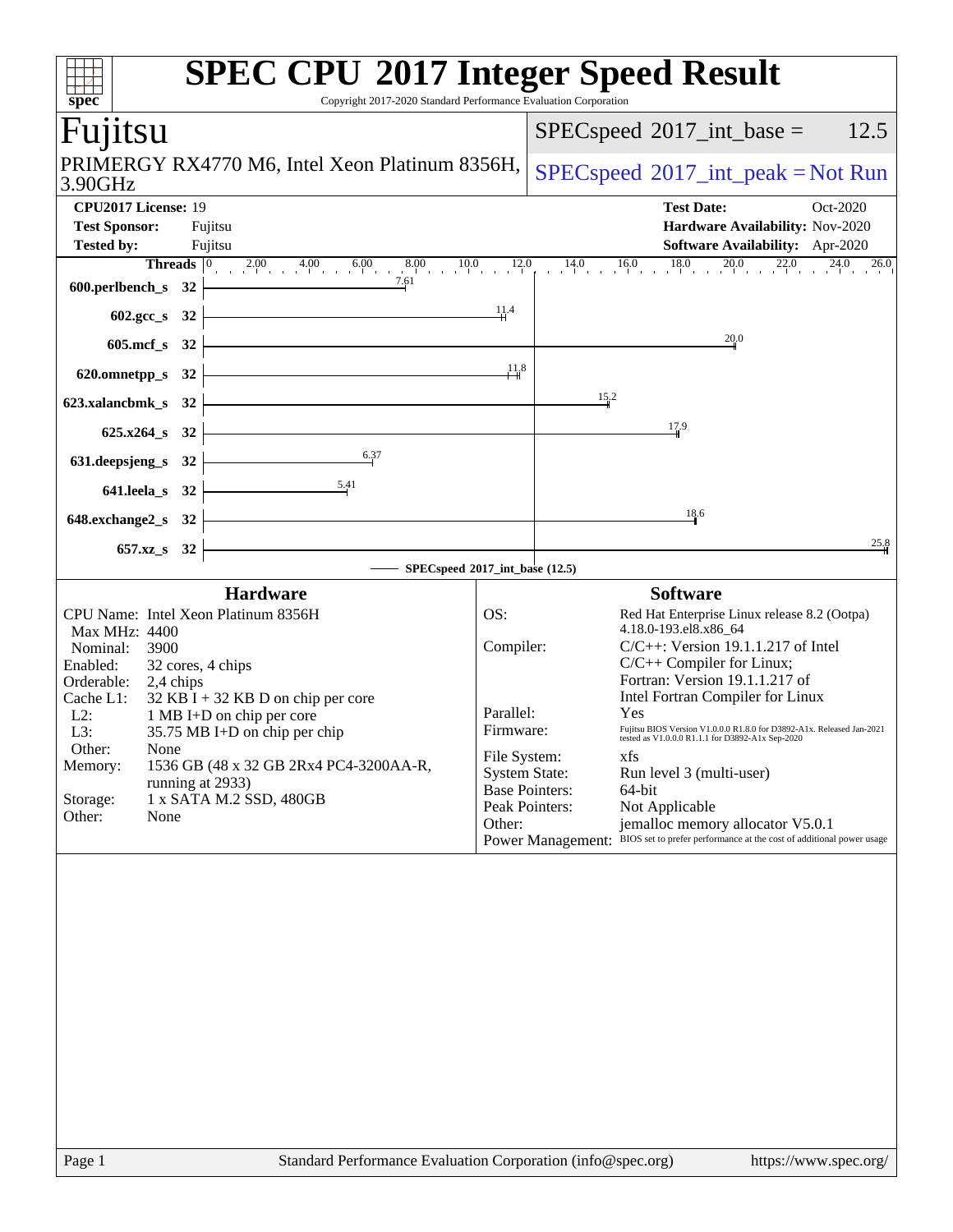Copyright 2017-2020 Standard Performance Evaluation Corporation

### Fujitsu

3.90GHz PRIMERGY RX4770 M6, Intel Xeon Platinum 8356H,  $SPEC speed^{\circ}2017\_int\_peak = Not Run$ 

 $SPEC speed^{\circ}2017\_int\_base = 12.5$ 

**[Tested by:](http://www.spec.org/auto/cpu2017/Docs/result-fields.html#Testedby)** Fujitsu **[Software Availability:](http://www.spec.org/auto/cpu2017/Docs/result-fields.html#SoftwareAvailability)** Apr-2020

**[CPU2017 License:](http://www.spec.org/auto/cpu2017/Docs/result-fields.html#CPU2017License)** 19 **[Test Date:](http://www.spec.org/auto/cpu2017/Docs/result-fields.html#TestDate)** Oct-2020 **[Test Sponsor:](http://www.spec.org/auto/cpu2017/Docs/result-fields.html#TestSponsor)** Fujitsu **[Hardware Availability:](http://www.spec.org/auto/cpu2017/Docs/result-fields.html#HardwareAvailability)** Nov-2020

### **[Results Table](http://www.spec.org/auto/cpu2017/Docs/result-fields.html#ResultsTable)**

|                                    | <b>Base</b>    |                |       |                |       | <b>Peak</b>    |       |                |                |              |                |              |                |              |
|------------------------------------|----------------|----------------|-------|----------------|-------|----------------|-------|----------------|----------------|--------------|----------------|--------------|----------------|--------------|
| <b>Benchmark</b>                   | <b>Threads</b> | <b>Seconds</b> | Ratio | <b>Seconds</b> | Ratio | <b>Seconds</b> | Ratio | <b>Threads</b> | <b>Seconds</b> | <b>Ratio</b> | <b>Seconds</b> | <b>Ratio</b> | <b>Seconds</b> | <b>Ratio</b> |
| $600.$ perlbench $\mathsf{S}$      | 32             | 233            | 7.61  | 234            | 7.60  | 233            | 7.62  |                |                |              |                |              |                |              |
| $602.\text{gcc}\_\text{s}$         | 32             | 350            | 11.4  | 350            | 11.4  | 355            | 11.2  |                |                |              |                |              |                |              |
| $605$ .mcf s                       | 32             | 236            | 20.0  | 236            | 20.0  | 235            | 20.1  |                |                |              |                |              |                |              |
| 620.omnetpp_s                      | 32             | 137            | 11.9  | 142            | 11.5  | 138            | 11.8  |                |                |              |                |              |                |              |
| 623.xalancbmk s                    | 32             | 93.0           | 15.2  | 93.0           | 15.2  | 92.5           | 15.3  |                |                |              |                |              |                |              |
| $625.x264$ s                       | 32             | 99.0           | 17.8  | 98.5           | 17.9  | 98.6           | 17.9  |                |                |              |                |              |                |              |
| 631.deepsjeng_s                    | 32             | 225            | 6.36  | 225            | 6.37  | 225            | 6.37  |                |                |              |                |              |                |              |
| 641.leela s                        | 32             | 315            | 5.41  | 315            | 5.41  | 315            | 5.41  |                |                |              |                |              |                |              |
| 648.exchange2_s                    | 32             | 158            | 18.6  | 159            | 18.5  | 158            | 18.6  |                |                |              |                |              |                |              |
| $657.xz$ s                         | 32             | 240            | 25.8  | 241            | 25.7  | 240            | 25.8  |                |                |              |                |              |                |              |
| $SPECspeed^{\circ}2017$ int base = |                |                | 12.5  |                |       |                |       |                |                |              |                |              |                |              |
|                                    |                |                |       |                |       |                |       |                |                |              |                |              |                |              |

**[SPECspeed](http://www.spec.org/auto/cpu2017/Docs/result-fields.html#SPECspeed2017intpeak)[2017\\_int\\_peak =](http://www.spec.org/auto/cpu2017/Docs/result-fields.html#SPECspeed2017intpeak) Not Run**

Results appear in the [order in which they were run.](http://www.spec.org/auto/cpu2017/Docs/result-fields.html#RunOrder) Bold underlined text [indicates a median measurement.](http://www.spec.org/auto/cpu2017/Docs/result-fields.html#Median)

### **[Compiler Notes](http://www.spec.org/auto/cpu2017/Docs/result-fields.html#CompilerNotes)**

The inconsistent Compiler version information under Compiler Version section is due to a discrepancy in Intel Compiler. The correct version of C/C++ compiler is: Version 19.1.1.217 Build 20200306 Compiler for Linux The correct version of Fortran compiler is: Version 19.1.1.217 Build 20200306 Compiler for Linux

### **[Operating System Notes](http://www.spec.org/auto/cpu2017/Docs/result-fields.html#OperatingSystemNotes)**

 Stack size set to unlimited using "ulimit -s unlimited" Kernel Boot Parameter set with : nohz\_full=1-31

### **[Environment Variables Notes](http://www.spec.org/auto/cpu2017/Docs/result-fields.html#EnvironmentVariablesNotes)**

Environment variables set by runcpu before the start of the run: KMP\_AFFINITY = "granularity=fine,scatter" LD\_LIBRARY\_PATH = "/home/PVT/speccpu/lib/intel64:/home/PVT/speccpu/je5.0.1-64" MALLOC\_CONF = "retain:true" OMP\_STACKSIZE = "192M"

### **[General Notes](http://www.spec.org/auto/cpu2017/Docs/result-fields.html#GeneralNotes)**

 Binaries compiled on a system with 1x Intel Core i9-7980XE CPU + 64GB RAM memory using Redhat Enterprise Linux 8.0 Transparent Huge Pages enabled by default Prior to runcpu invocation Filesystem page cache synced and cleared with: sync; echo 3> /proc/sys/vm/drop\_caches

**(Continued on next page)**

| Page 2 | Standard Performance Evaluation Corporation (info@spec.org) | https://www.spec.org/ |
|--------|-------------------------------------------------------------|-----------------------|

**[spec](http://www.spec.org/)**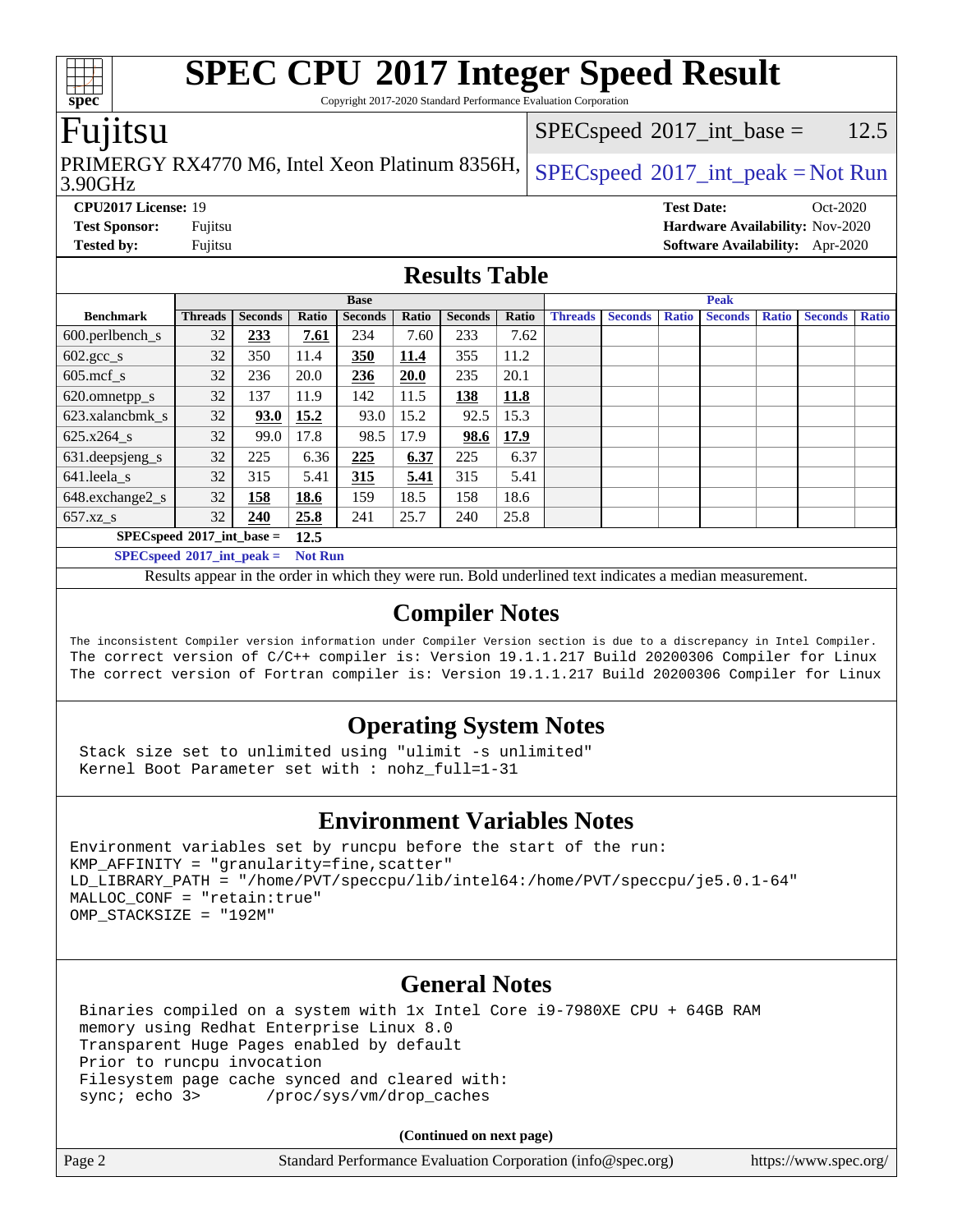Copyright 2017-2020 Standard Performance Evaluation Corporation

### Fujitsu

3.90GHz PRIMERGY RX4770 M6, Intel Xeon Platinum 8356H,  $SPEC speed$  [2017\\_int\\_peak = N](http://www.spec.org/auto/cpu2017/Docs/result-fields.html#SPECspeed2017intpeak)ot Run

 $SPEC speed^{\circ}2017\_int\_base = 12.5$ 

**[spec](http://www.spec.org/)**

 $+\ +$ 

**[Tested by:](http://www.spec.org/auto/cpu2017/Docs/result-fields.html#Testedby)** Fujitsu **[Software Availability:](http://www.spec.org/auto/cpu2017/Docs/result-fields.html#SoftwareAvailability)** Apr-2020

**[CPU2017 License:](http://www.spec.org/auto/cpu2017/Docs/result-fields.html#CPU2017License)** 19 **[Test Date:](http://www.spec.org/auto/cpu2017/Docs/result-fields.html#TestDate)** Oct-2020 **[Test Sponsor:](http://www.spec.org/auto/cpu2017/Docs/result-fields.html#TestSponsor)** Fujitsu **[Hardware Availability:](http://www.spec.org/auto/cpu2017/Docs/result-fields.html#HardwareAvailability)** Nov-2020

### **[General Notes \(Continued\)](http://www.spec.org/auto/cpu2017/Docs/result-fields.html#GeneralNotes)**

Page 3 Standard Performance Evaluation Corporation [\(info@spec.org\)](mailto:info@spec.org) <https://www.spec.org/> NA: The test sponsor attests, as of date of publication, that CVE-2017-5754 (Meltdown) is mitigated in the system as tested and documented. Yes: The test sponsor attests, as of date of publication, that CVE-2017-5753 (Spectre variant 1) is mitigated in the system as tested and documented. Yes: The test sponsor attests, as of date of publication, that CVE-2017-5715 (Spectre variant 2) is mitigated in the system as tested and documented. jemalloc, a general purpose malloc implementation built with the RedHat Enterprise 7.5, and the system compiler gcc 4.8.5 sources available from jemalloc.net or<https://github.com/jemalloc/jemalloc/releases> **[Platform Notes](http://www.spec.org/auto/cpu2017/Docs/result-fields.html#PlatformNotes)** BIOS configuration: Hyper Threading = Disabled Override OS Energy Performance = Enabled Energy Performance = Performance HWPM Support = OOB mode Stale AtoS = Disabled Sysinfo program /home/PVT/speccpu/bin/sysinfo Rev: r6365 of 2019-08-21 295195f888a3d7edb1e6e46a485a0011 running on localhost.localdomain Mon Oct 12 08:47:14 2020 SUT (System Under Test) info as seen by some common utilities. For more information on this section, see <https://www.spec.org/cpu2017/Docs/config.html#sysinfo> From /proc/cpuinfo model name : Intel(R) Xeon(R) Platinum 8356H CPU @ 3.90GHz 4 "physical id"s (chips) 32 "processors" cores, siblings (Caution: counting these is hw and system dependent. The following excerpts from /proc/cpuinfo might not be reliable. Use with caution.) cpu cores : 8 siblings : 8 physical 0: cores 2 5 6 8 10 17 19 28 physical 1: cores 2 3 5 6 12 16 18 19 physical 2: cores 1 6 8 10 17 19 28 29 physical 3: cores 2 10 13 17 18 19 28 29 From lscpu: Architecture: x86\_64 CPU op-mode(s): 32-bit, 64-bit Byte Order: Little Endian  $CPU(s):$  32 On-line CPU(s) list: 0-31 **(Continued on next page)**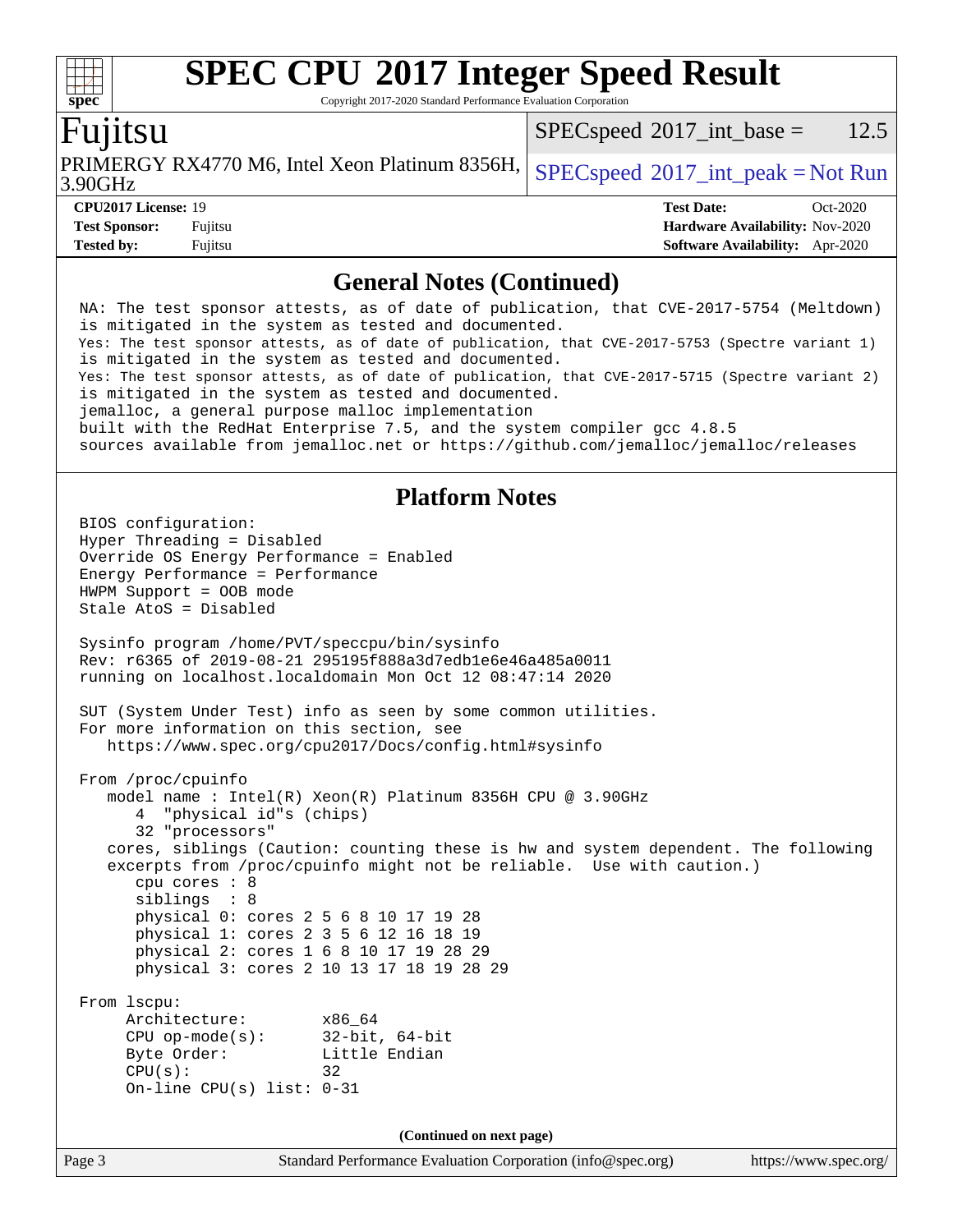Copyright 2017-2020 Standard Performance Evaluation Corporation

# Fujitsu

**[spec](http://www.spec.org/)**

 $\begin{matrix} \begin{matrix} \text{+} \text{+} \text{+} \text{+} \end{matrix} \end{matrix}$ 

3.90GHz PRIMERGY RX4770 M6, Intel Xeon Platinum 8356H,  $SPEC speed^{\circ}2017\_int\_peak = Not Run$ 

 $SPECspeed^{\circledcirc}2017\_int\_base = 12.5$  $SPECspeed^{\circledcirc}2017\_int\_base = 12.5$ 

**[CPU2017 License:](http://www.spec.org/auto/cpu2017/Docs/result-fields.html#CPU2017License)** 19 **[Test Date:](http://www.spec.org/auto/cpu2017/Docs/result-fields.html#TestDate)** Oct-2020 **[Test Sponsor:](http://www.spec.org/auto/cpu2017/Docs/result-fields.html#TestSponsor)** Fujitsu **[Hardware Availability:](http://www.spec.org/auto/cpu2017/Docs/result-fields.html#HardwareAvailability)** Nov-2020 **[Tested by:](http://www.spec.org/auto/cpu2017/Docs/result-fields.html#Testedby)** Fujitsu **[Software Availability:](http://www.spec.org/auto/cpu2017/Docs/result-fields.html#SoftwareAvailability)** Apr-2020

### **[Platform Notes \(Continued\)](http://www.spec.org/auto/cpu2017/Docs/result-fields.html#PlatformNotes)**

|                | Thread( $s$ ) per core:              | 1                                                                                    |
|----------------|--------------------------------------|--------------------------------------------------------------------------------------|
|                | $Core(s)$ per socket:                | 8                                                                                    |
|                | Socket(s):                           | 4                                                                                    |
|                | NUMA $node(s)$ :                     | 4                                                                                    |
|                | Vendor ID:                           | GenuineIntel                                                                         |
|                | CPU family:                          | 6                                                                                    |
|                | Model:                               | 85                                                                                   |
|                | Model name:                          | $Intel(R) Xeon(R) Platinum 8356H CPU @ 3.90GHz$                                      |
|                | Stepping:                            | 11                                                                                   |
|                | CPU MHz:                             | 1200.022                                                                             |
|                | BogoMIPS:                            | 7800.00                                                                              |
|                | Virtualization:                      | $VT - x$                                                                             |
|                | L1d cache:                           | 32K                                                                                  |
|                | Lli cache:                           | 32K                                                                                  |
|                | $L2$ cache:                          | 1024K                                                                                |
|                | $L3$ cache:                          | 36608K                                                                               |
|                | NUMA $node0$ $CPU(s)$ :              | $0 - 7$                                                                              |
|                | NUMA $node1$ $CPU(s)$ :              | $8 - 15$                                                                             |
|                | NUMA $node2$ $CPU(s):$               | $16 - 23$                                                                            |
|                | NUMA $node3$ $CPU(s):$               | $24 - 31$                                                                            |
|                | Flags:                               | fpu vme de pse tsc msr pae mce cx8 apic sep mtrr pge mca cmov                        |
|                |                                      | pat pse36 clflush dts acpi mmx fxsr sse sse2 ss ht tm pbe syscall nx pdpelgb rdtscp  |
|                |                                      | lm constant_tsc art arch_perfmon pebs bts rep_good nopl xtopology nonstop_tsc cpuid  |
|                |                                      | aperfmperf pni pclmulqdq dtes64 monitor ds_cpl vmx smx est tm2 ssse3 sdbg fma cx16   |
|                |                                      | xtpr pdcm pcid dca sse4_1 sse4_2 x2apic movbe popcnt tsc_deadline_timer aes xsave    |
|                |                                      | avx f16c rdrand lahf_lm abm 3dnowprefetch cpuid_fault epb cat_13 cdp_13              |
|                |                                      | invpcid_single intel_ppin ssbd mba ibrs ibpb stibp ibrs_enhanced tpr_shadow vnmi     |
|                |                                      | flexpriority ept vpid fsgsbase tsc_adjust bmil hle avx2 smep bmi2 erms invpcid rtm   |
|                |                                      | cqm mpx rdt_a avx512f avx512dq rdseed adx smap clflushopt clwb intel_pt avx512cd     |
|                |                                      | avx512bw avx512vl xsaveopt xsavec xgetbvl xsaves cqm_llc cqm_occup_llc cqm_mbm_total |
|                |                                      | cqm_mbm_local avx512_bf16 dtherm ida arat pln pts hwp_epp pku ospke avx512_vnni      |
|                | md_clear flush_l1d arch_capabilities |                                                                                      |
|                |                                      |                                                                                      |
|                | /proc/cpuinfo cache data             |                                                                                      |
|                | cache size : $36608$ KB              |                                                                                      |
|                |                                      |                                                                                      |
|                |                                      | From numactl --hardware WARNING: a numactl 'node' might or might not correspond to a |
| physical chip. |                                      |                                                                                      |
|                | $available: 4 nodes (0-3)$           |                                                                                      |
|                | node 0 cpus: 0 1 2 3 4 5 6 7         |                                                                                      |
|                | node 0 size: 385227 MB               |                                                                                      |
|                | node 0 free: 384903 MB               |                                                                                      |
|                | node 1 cpus: 8 9 10 11 12 13 14 15   |                                                                                      |
|                | node 1 size: 387042 MB               |                                                                                      |
|                | node 1 free: 386790 MB               |                                                                                      |
|                | node 2 cpus: 16 17 18 19 20 21 22 23 |                                                                                      |
|                | node 2 size: 387069 MB               |                                                                                      |
|                |                                      |                                                                                      |

**(Continued on next page)**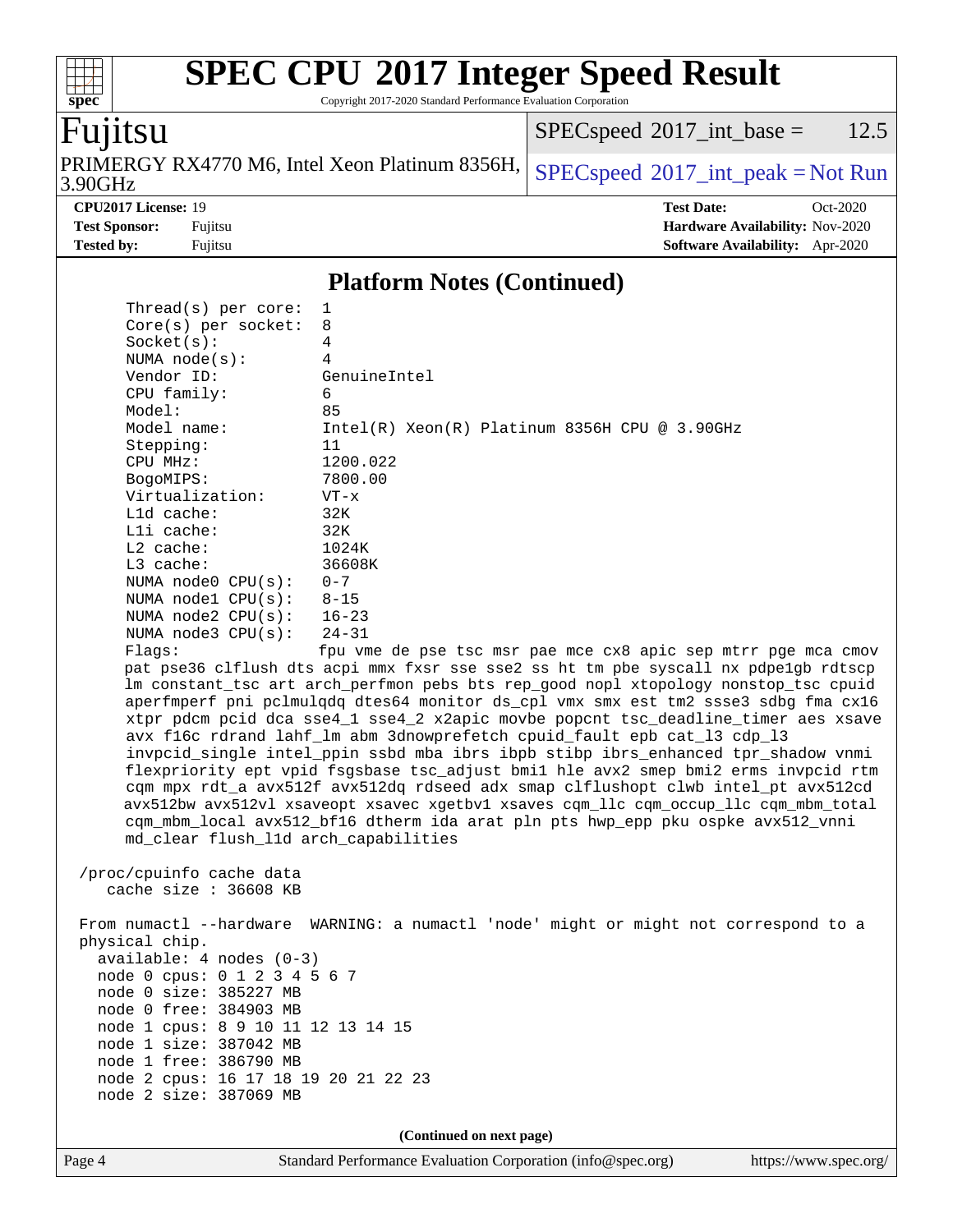### **[spec](http://www.spec.org/) [SPEC CPU](http://www.spec.org/auto/cpu2017/Docs/result-fields.html#SPECCPU2017IntegerSpeedResult)[2017 Integer Speed Result](http://www.spec.org/auto/cpu2017/Docs/result-fields.html#SPECCPU2017IntegerSpeedResult)** Copyright 2017-2020 Standard Performance Evaluation Corporation Fujitsu 3.90GHz PRIMERGY RX4770 M6, Intel Xeon Platinum 8356H,  $SPEC speed^{\circ}2017\_int\_peak = Not Run$  $SPEC speed^{\circ}2017\_int\_base = 12.5$ **[CPU2017 License:](http://www.spec.org/auto/cpu2017/Docs/result-fields.html#CPU2017License)** 19 **[Test Date:](http://www.spec.org/auto/cpu2017/Docs/result-fields.html#TestDate)** Oct-2020 **[Test Sponsor:](http://www.spec.org/auto/cpu2017/Docs/result-fields.html#TestSponsor)** Fujitsu **[Hardware Availability:](http://www.spec.org/auto/cpu2017/Docs/result-fields.html#HardwareAvailability)** Nov-2020 **[Tested by:](http://www.spec.org/auto/cpu2017/Docs/result-fields.html#Testedby)** Fujitsu **[Software Availability:](http://www.spec.org/auto/cpu2017/Docs/result-fields.html#SoftwareAvailability)** Apr-2020 **[Platform Notes \(Continued\)](http://www.spec.org/auto/cpu2017/Docs/result-fields.html#PlatformNotes)** node 2 free: 386594 MB node 3 cpus: 24 25 26 27 28 29 30 31 node 3 size: 387069 MB node 3 free: 386682 MB node distances: node 0 1 2 3 0: 10 20 20 20 1: 20 10 20 20 2: 20 20 10 20 3: 20 20 20 10 From /proc/meminfo MemTotal: 1583521956 kB HugePages\_Total: 0 Hugepagesize: 2048 kB From /etc/\*release\* /etc/\*version\* os-release: NAME="Red Hat Enterprise Linux" VERSION="8.2 (Ootpa)"

 Linux localhost.localdomain 4.18.0-193.el8.x86\_64 #1 SMP Fri Mar 27 14:35:58 UTC 2020 x86\_64 x86\_64 x86\_64 GNU/Linux

PLATFORM\_ID="platform:el8"

PRETTY\_NAME="Red Hat Enterprise Linux 8.2 (Ootpa)"

 redhat-release: Red Hat Enterprise Linux release 8.2 (Ootpa) system-release: Red Hat Enterprise Linux release 8.2 (Ootpa) system-release-cpe: cpe:/o:redhat:enterprise\_linux:8.2:ga

ID="rhel"

uname -a:

 ID\_LIKE="fedora" VERSION\_ID="8.2"

ANSI\_COLOR="0;31"

Kernel self-reported vulnerability status:

 itlb\_multihit: Not affected CVE-2018-3620 (L1 Terminal Fault): Not affected Microarchitectural Data Sampling: Not affected CVE-2017-5754 (Meltdown): Not affected CVE-2018-3639 (Speculative Store Bypass): Mitigation: Speculative Store Bypass disabled via prctl and seccomp CVE-2017-5753 (Spectre variant 1): Mitigation: usercopy/swapgs barriers and \_\_user pointer sanitization CVE-2017-5715 (Spectre variant 2): Mitigation: Enhanced IBRS, IBPB: conditional, RSB filling tsx\_async\_abort: Not affected

**(Continued on next page)**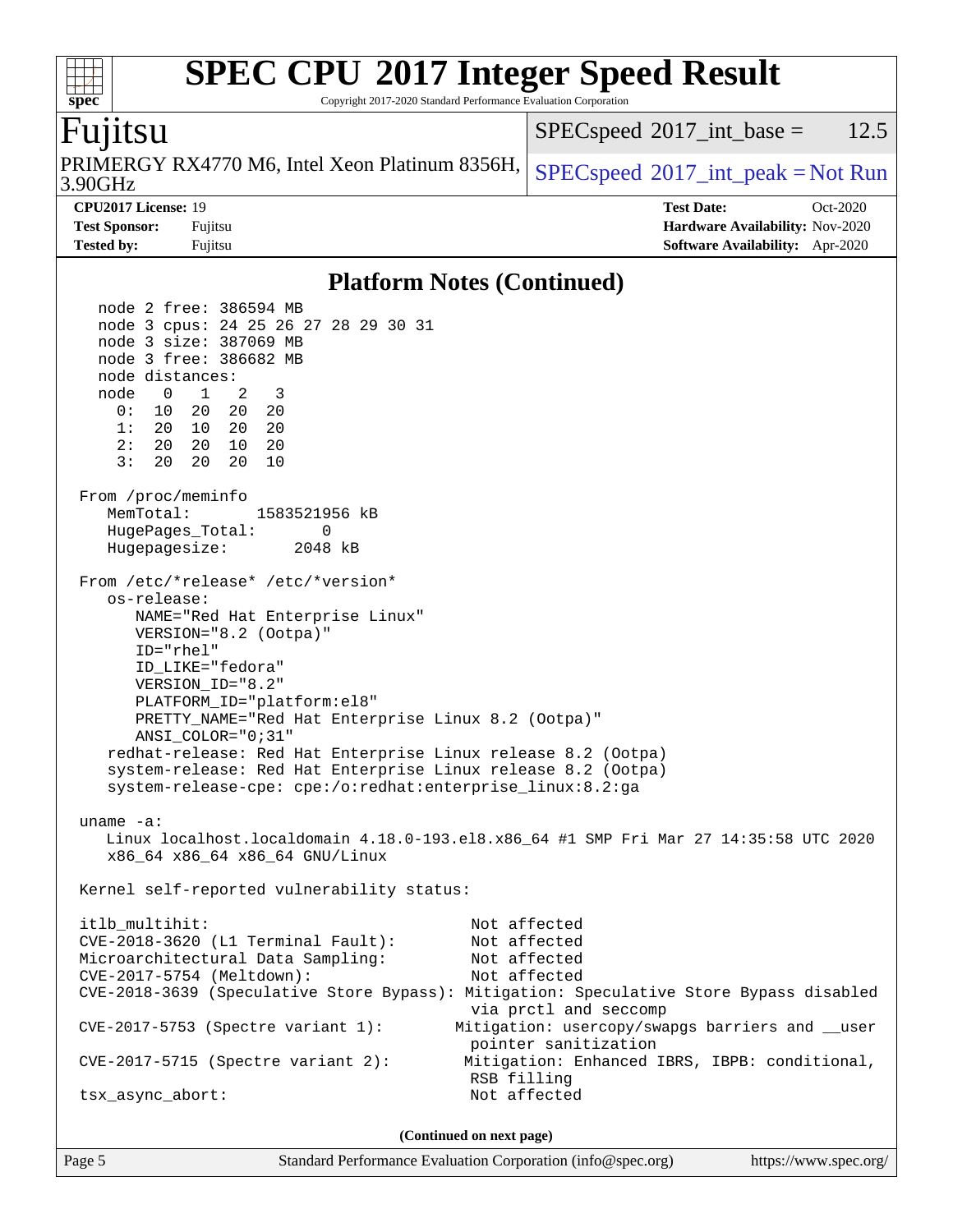| <b>SPEC CPU®2017 Integer Speed Result</b><br>Spec<br>Copyright 2017-2020 Standard Performance Evaluation Corporation                                                                                                                                                                                                                                                                                                                              |                                                                                                     |  |  |  |  |  |
|---------------------------------------------------------------------------------------------------------------------------------------------------------------------------------------------------------------------------------------------------------------------------------------------------------------------------------------------------------------------------------------------------------------------------------------------------|-----------------------------------------------------------------------------------------------------|--|--|--|--|--|
| Fujitsu                                                                                                                                                                                                                                                                                                                                                                                                                                           | 12.5<br>$SPEC speed^{\circ}2017\_int\_base =$                                                       |  |  |  |  |  |
| PRIMERGY RX4770 M6, Intel Xeon Platinum 8356H,<br>3.90GHz                                                                                                                                                                                                                                                                                                                                                                                         | $SPEC speed^{\circ}2017\_int\_peak = Not Run$                                                       |  |  |  |  |  |
| CPU2017 License: 19<br><b>Test Sponsor:</b><br>Fujitsu<br><b>Tested by:</b><br>Fujitsu                                                                                                                                                                                                                                                                                                                                                            | <b>Test Date:</b><br>Oct-2020<br>Hardware Availability: Nov-2020<br>Software Availability: Apr-2020 |  |  |  |  |  |
| <b>Platform Notes (Continued)</b>                                                                                                                                                                                                                                                                                                                                                                                                                 |                                                                                                     |  |  |  |  |  |
| run-level 3 Oct 12 06:04                                                                                                                                                                                                                                                                                                                                                                                                                          |                                                                                                     |  |  |  |  |  |
| SPEC is set to: /home/PVT/speccpu<br>Size Used Avail Use% Mounted on<br>Filesystem<br>Type<br>$/\text{dev/sda}$ 3<br>xfs<br>330G<br>11G<br>319G<br>4% /home                                                                                                                                                                                                                                                                                       |                                                                                                     |  |  |  |  |  |
| From /sys/devices/virtual/dmi/id<br>FUJITSU V1.0.0.0 R1.1.1 for D3892-A1x<br>BIOS:<br>09/25/2020<br>Vendor: FUJITSU<br>Product: PRIMERGY RX4770 M6<br>Product Family: SERVER<br>Serial:<br>MABTxxxxxx                                                                                                                                                                                                                                             |                                                                                                     |  |  |  |  |  |
| Additional information from dmidecode follows. WARNING: Use caution when you interpret<br>this section. The 'dmidecode' program reads system data which is "intended to allow<br>hardware to be accurately determined", but the intent may not be met, as there are<br>frequent changes to hardware, firmware, and the "DMTF SMBIOS" standard.<br>Memory:<br>48x Samsung M393A4K40DB3-CWE 32 GB 2 rank 3200<br>(End of data from sysinfo program) |                                                                                                     |  |  |  |  |  |
| <b>Compiler Version Notes</b>                                                                                                                                                                                                                                                                                                                                                                                                                     |                                                                                                     |  |  |  |  |  |
| 600.perlbench_s(base) 602.gcc_s(base) 605.mcf_s(base)<br>C<br>625.x264_s(base) 657.xz_s(base)                                                                                                                                                                                                                                                                                                                                                     |                                                                                                     |  |  |  |  |  |
| Intel(R) C Compiler for applications running on $Intel(R) 64$ , Version 2021.1<br>NextGen Build 20200304<br>Copyright (C) 1985-2020 Intel Corporation. All rights reserved.                                                                                                                                                                                                                                                                       |                                                                                                     |  |  |  |  |  |
| 620.omnetpp_s(base) 623.xalancbmk_s(base) 631.deepsjeng_s(base)<br>$C++$<br>641.leela_s(base)                                                                                                                                                                                                                                                                                                                                                     |                                                                                                     |  |  |  |  |  |
| Intel(R) C++ Compiler for applications running on Intel(R) 64, Version 2021.1<br>NextGen Build 20200304<br>Copyright (C) 1985-2020 Intel Corporation. All rights reserved.                                                                                                                                                                                                                                                                        |                                                                                                     |  |  |  |  |  |
| Fortran   648. exchange2_s(base)                                                                                                                                                                                                                                                                                                                                                                                                                  |                                                                                                     |  |  |  |  |  |
| (Continued on next page)                                                                                                                                                                                                                                                                                                                                                                                                                          |                                                                                                     |  |  |  |  |  |
| Page 6<br>Standard Performance Evaluation Corporation (info@spec.org)                                                                                                                                                                                                                                                                                                                                                                             | https://www.spec.org/                                                                               |  |  |  |  |  |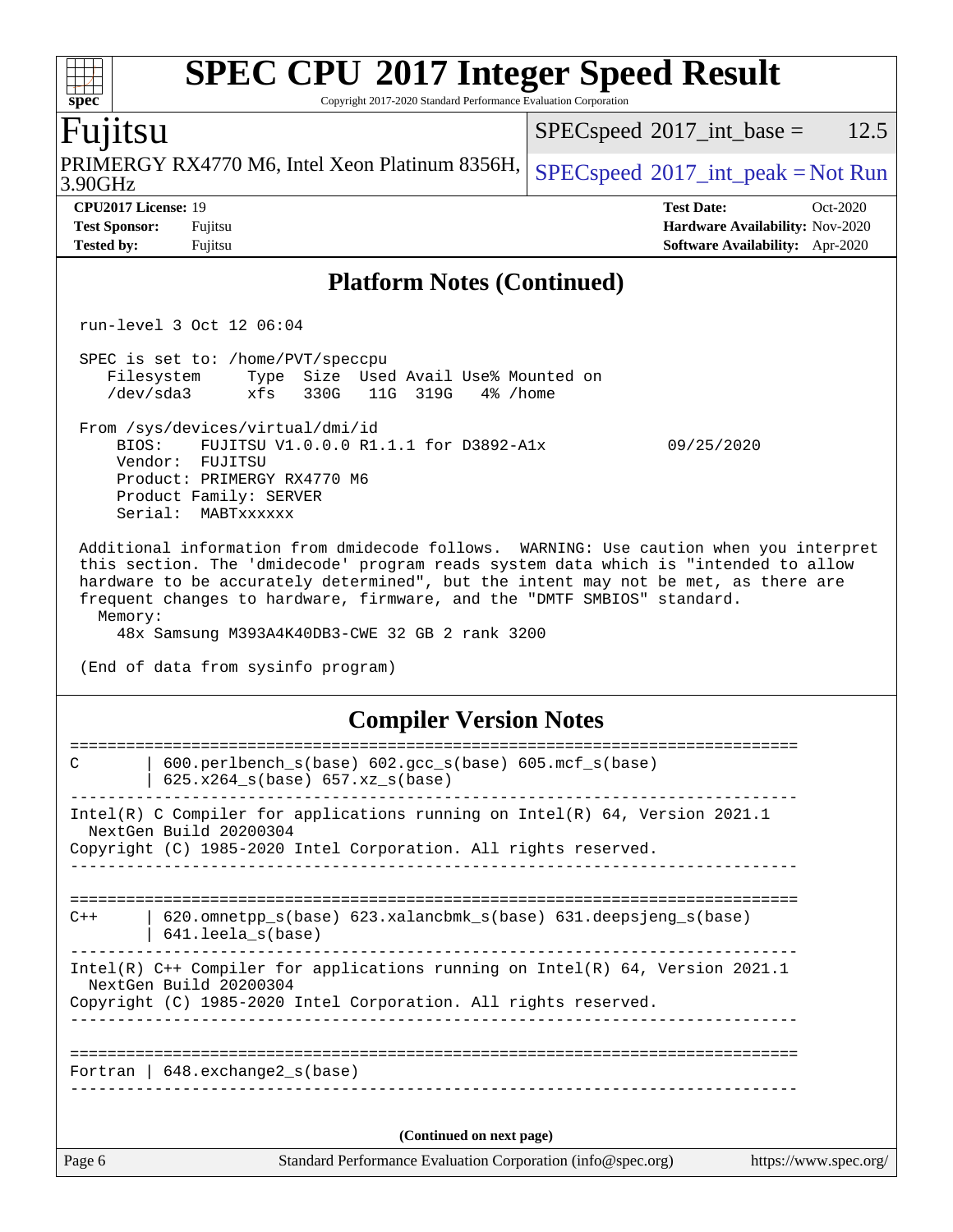Copyright 2017-2020 Standard Performance Evaluation Corporation

## Fujitsu

**[spec](http://www.spec.org/)**

 $\pm\pm$ 

3.90GHz PRIMERGY RX4770 M6, Intel Xeon Platinum 8356H,  $SPEC speed$  [2017\\_int\\_peak = N](http://www.spec.org/auto/cpu2017/Docs/result-fields.html#SPECspeed2017intpeak)ot Run

 $SPECspeed^{\circ}2017\_int\_base = 12.5$  $SPECspeed^{\circ}2017\_int\_base = 12.5$ 

**[CPU2017 License:](http://www.spec.org/auto/cpu2017/Docs/result-fields.html#CPU2017License)** 19 **[Test Date:](http://www.spec.org/auto/cpu2017/Docs/result-fields.html#TestDate)** Oct-2020 **[Test Sponsor:](http://www.spec.org/auto/cpu2017/Docs/result-fields.html#TestSponsor)** Fujitsu **[Hardware Availability:](http://www.spec.org/auto/cpu2017/Docs/result-fields.html#HardwareAvailability)** Nov-2020 **[Tested by:](http://www.spec.org/auto/cpu2017/Docs/result-fields.html#Testedby)** Fujitsu **[Software Availability:](http://www.spec.org/auto/cpu2017/Docs/result-fields.html#SoftwareAvailability)** Apr-2020

### **[Compiler Version Notes \(Continued\)](http://www.spec.org/auto/cpu2017/Docs/result-fields.html#CompilerVersionNotes)**

Intel(R) Fortran Intel(R) 64 Compiler for applications running on Intel(R) 64, Version 19.1.1.217 Build 20200306 Copyright (C) 1985-2020 Intel Corporation. All rights reserved. ------------------------------------------------------------------------------

**[Base Compiler Invocation](http://www.spec.org/auto/cpu2017/Docs/result-fields.html#BaseCompilerInvocation)**

| C benchmarks: |
|---------------|
|               |

[icc](http://www.spec.org/cpu2017/results/res2020q4/cpu2017-20201013-24202.flags.html#user_CCbase_intel_icc_66fc1ee009f7361af1fbd72ca7dcefbb700085f36577c54f309893dd4ec40d12360134090235512931783d35fd58c0460139e722d5067c5574d8eaf2b3e37e92)

[C++ benchmarks:](http://www.spec.org/auto/cpu2017/Docs/result-fields.html#CXXbenchmarks) [icpc](http://www.spec.org/cpu2017/results/res2020q4/cpu2017-20201013-24202.flags.html#user_CXXbase_intel_icpc_c510b6838c7f56d33e37e94d029a35b4a7bccf4766a728ee175e80a419847e808290a9b78be685c44ab727ea267ec2f070ec5dc83b407c0218cded6866a35d07)

[Fortran benchmarks](http://www.spec.org/auto/cpu2017/Docs/result-fields.html#Fortranbenchmarks): [ifort](http://www.spec.org/cpu2017/results/res2020q4/cpu2017-20201013-24202.flags.html#user_FCbase_intel_ifort_8111460550e3ca792625aed983ce982f94888b8b503583aa7ba2b8303487b4d8a21a13e7191a45c5fd58ff318f48f9492884d4413fa793fd88dd292cad7027ca)

## **[Base Portability Flags](http://www.spec.org/auto/cpu2017/Docs/result-fields.html#BasePortabilityFlags)**

 600.perlbench\_s: [-DSPEC\\_LP64](http://www.spec.org/cpu2017/results/res2020q4/cpu2017-20201013-24202.flags.html#b600.perlbench_s_basePORTABILITY_DSPEC_LP64) [-DSPEC\\_LINUX\\_X64](http://www.spec.org/cpu2017/results/res2020q4/cpu2017-20201013-24202.flags.html#b600.perlbench_s_baseCPORTABILITY_DSPEC_LINUX_X64) 602.gcc\_s: [-DSPEC\\_LP64](http://www.spec.org/cpu2017/results/res2020q4/cpu2017-20201013-24202.flags.html#suite_basePORTABILITY602_gcc_s_DSPEC_LP64) 605.mcf\_s: [-DSPEC\\_LP64](http://www.spec.org/cpu2017/results/res2020q4/cpu2017-20201013-24202.flags.html#suite_basePORTABILITY605_mcf_s_DSPEC_LP64) 620.omnetpp\_s: [-DSPEC\\_LP64](http://www.spec.org/cpu2017/results/res2020q4/cpu2017-20201013-24202.flags.html#suite_basePORTABILITY620_omnetpp_s_DSPEC_LP64) 623.xalancbmk\_s: [-DSPEC\\_LP64](http://www.spec.org/cpu2017/results/res2020q4/cpu2017-20201013-24202.flags.html#suite_basePORTABILITY623_xalancbmk_s_DSPEC_LP64) [-DSPEC\\_LINUX](http://www.spec.org/cpu2017/results/res2020q4/cpu2017-20201013-24202.flags.html#b623.xalancbmk_s_baseCXXPORTABILITY_DSPEC_LINUX) 625.x264\_s: [-DSPEC\\_LP64](http://www.spec.org/cpu2017/results/res2020q4/cpu2017-20201013-24202.flags.html#suite_basePORTABILITY625_x264_s_DSPEC_LP64) 631.deepsjeng\_s: [-DSPEC\\_LP64](http://www.spec.org/cpu2017/results/res2020q4/cpu2017-20201013-24202.flags.html#suite_basePORTABILITY631_deepsjeng_s_DSPEC_LP64) 641.leela\_s: [-DSPEC\\_LP64](http://www.spec.org/cpu2017/results/res2020q4/cpu2017-20201013-24202.flags.html#suite_basePORTABILITY641_leela_s_DSPEC_LP64) 648.exchange2\_s: [-DSPEC\\_LP64](http://www.spec.org/cpu2017/results/res2020q4/cpu2017-20201013-24202.flags.html#suite_basePORTABILITY648_exchange2_s_DSPEC_LP64) 657.xz\_s: [-DSPEC\\_LP64](http://www.spec.org/cpu2017/results/res2020q4/cpu2017-20201013-24202.flags.html#suite_basePORTABILITY657_xz_s_DSPEC_LP64)

## **[Base Optimization Flags](http://www.spec.org/auto/cpu2017/Docs/result-fields.html#BaseOptimizationFlags)**

### [C benchmarks](http://www.spec.org/auto/cpu2017/Docs/result-fields.html#Cbenchmarks):

[-m64](http://www.spec.org/cpu2017/results/res2020q4/cpu2017-20201013-24202.flags.html#user_CCbase_m64-icc) [-qnextgen](http://www.spec.org/cpu2017/results/res2020q4/cpu2017-20201013-24202.flags.html#user_CCbase_f-qnextgen) [-std=c11](http://www.spec.org/cpu2017/results/res2020q4/cpu2017-20201013-24202.flags.html#user_CCbase_std-icc-std_0e1c27790398a4642dfca32ffe6c27b5796f9c2d2676156f2e42c9c44eaad0c049b1cdb667a270c34d979996257aeb8fc440bfb01818dbc9357bd9d174cb8524) [-Wl,-plugin-opt=-x86-branches-within-32B-boundaries](http://www.spec.org/cpu2017/results/res2020q4/cpu2017-20201013-24202.flags.html#user_CCbase_f-x86-branches-within-32B-boundaries_0098b4e4317ae60947b7b728078a624952a08ac37a3c797dfb4ffeb399e0c61a9dd0f2f44ce917e9361fb9076ccb15e7824594512dd315205382d84209e912f3) [-Wl,-z,muldefs](http://www.spec.org/cpu2017/results/res2020q4/cpu2017-20201013-24202.flags.html#user_CCbase_link_force_multiple1_b4cbdb97b34bdee9ceefcfe54f4c8ea74255f0b02a4b23e853cdb0e18eb4525ac79b5a88067c842dd0ee6996c24547a27a4b99331201badda8798ef8a743f577) [-xCORE-AVX512](http://www.spec.org/cpu2017/results/res2020q4/cpu2017-20201013-24202.flags.html#user_CCbase_f-xCORE-AVX512) [-O3](http://www.spec.org/cpu2017/results/res2020q4/cpu2017-20201013-24202.flags.html#user_CCbase_f-O3) [-ffast-math](http://www.spec.org/cpu2017/results/res2020q4/cpu2017-20201013-24202.flags.html#user_CCbase_f-ffast-math) [-flto](http://www.spec.org/cpu2017/results/res2020q4/cpu2017-20201013-24202.flags.html#user_CCbase_f-flto) [-mfpmath=sse](http://www.spec.org/cpu2017/results/res2020q4/cpu2017-20201013-24202.flags.html#user_CCbase_f-mfpmath_70eb8fac26bde974f8ab713bc9086c5621c0b8d2f6c86f38af0bd7062540daf19db5f3a066d8c6684be05d84c9b6322eb3b5be6619d967835195b93d6c02afa1) [-funroll-loops](http://www.spec.org/cpu2017/results/res2020q4/cpu2017-20201013-24202.flags.html#user_CCbase_f-funroll-loops) [-fuse-ld=gold](http://www.spec.org/cpu2017/results/res2020q4/cpu2017-20201013-24202.flags.html#user_CCbase_f-fuse-ld_920b3586e2b8c6e0748b9c84fa9b744736ba725a32cab14ad8f3d4ad28eecb2f59d1144823d2e17006539a88734fe1fc08fc3035f7676166309105a78aaabc32) [-qopt-mem-layout-trans=4](http://www.spec.org/cpu2017/results/res2020q4/cpu2017-20201013-24202.flags.html#user_CCbase_f-qopt-mem-layout-trans_fa39e755916c150a61361b7846f310bcdf6f04e385ef281cadf3647acec3f0ae266d1a1d22d972a7087a248fd4e6ca390a3634700869573d231a252c784941a8) [-fopenmp](http://www.spec.org/cpu2017/results/res2020q4/cpu2017-20201013-24202.flags.html#user_CCbase_fopenmp_5aa2e47ce4f2ef030ba5d12d5a7a9c4e57167333d78243fcadb80b48d5abb78ff19333f8478e0b2a41e63049eb285965c145ccab7b93db7d0c4d59e4dc6f5591) [-DSPEC\\_OPENMP](http://www.spec.org/cpu2017/results/res2020q4/cpu2017-20201013-24202.flags.html#suite_CCbase_DSPEC_OPENMP) [-L/usr/local/jemalloc64-5.0.1/lib](http://www.spec.org/cpu2017/results/res2020q4/cpu2017-20201013-24202.flags.html#user_CCbase_jemalloc_link_path64_1_cc289568b1a6c0fd3b62c91b824c27fcb5af5e8098e6ad028160d21144ef1b8aef3170d2acf0bee98a8da324cfe4f67d0a3d0c4cc4673d993d694dc2a0df248b) [-ljemalloc](http://www.spec.org/cpu2017/results/res2020q4/cpu2017-20201013-24202.flags.html#user_CCbase_jemalloc_link_lib_d1249b907c500fa1c0672f44f562e3d0f79738ae9e3c4a9c376d49f265a04b9c99b167ecedbf6711b3085be911c67ff61f150a17b3472be731631ba4d0471706)

### [C++ benchmarks:](http://www.spec.org/auto/cpu2017/Docs/result-fields.html#CXXbenchmarks)

[-m64](http://www.spec.org/cpu2017/results/res2020q4/cpu2017-20201013-24202.flags.html#user_CXXbase_m64-icc) [-qnextgen](http://www.spec.org/cpu2017/results/res2020q4/cpu2017-20201013-24202.flags.html#user_CXXbase_f-qnextgen) [-Wl,-plugin-opt=-x86-branches-within-32B-boundaries](http://www.spec.org/cpu2017/results/res2020q4/cpu2017-20201013-24202.flags.html#user_CXXbase_f-x86-branches-within-32B-boundaries_0098b4e4317ae60947b7b728078a624952a08ac37a3c797dfb4ffeb399e0c61a9dd0f2f44ce917e9361fb9076ccb15e7824594512dd315205382d84209e912f3) [-Wl,-z,muldefs](http://www.spec.org/cpu2017/results/res2020q4/cpu2017-20201013-24202.flags.html#user_CXXbase_link_force_multiple1_b4cbdb97b34bdee9ceefcfe54f4c8ea74255f0b02a4b23e853cdb0e18eb4525ac79b5a88067c842dd0ee6996c24547a27a4b99331201badda8798ef8a743f577) [-xCORE-AVX512](http://www.spec.org/cpu2017/results/res2020q4/cpu2017-20201013-24202.flags.html#user_CXXbase_f-xCORE-AVX512) [-O3](http://www.spec.org/cpu2017/results/res2020q4/cpu2017-20201013-24202.flags.html#user_CXXbase_f-O3) [-ffast-math](http://www.spec.org/cpu2017/results/res2020q4/cpu2017-20201013-24202.flags.html#user_CXXbase_f-ffast-math) [-flto](http://www.spec.org/cpu2017/results/res2020q4/cpu2017-20201013-24202.flags.html#user_CXXbase_f-flto) [-mfpmath=sse](http://www.spec.org/cpu2017/results/res2020q4/cpu2017-20201013-24202.flags.html#user_CXXbase_f-mfpmath_70eb8fac26bde974f8ab713bc9086c5621c0b8d2f6c86f38af0bd7062540daf19db5f3a066d8c6684be05d84c9b6322eb3b5be6619d967835195b93d6c02afa1)

**(Continued on next page)**

| Page 7 | Standard Performance Evaluation Corporation (info@spec.org) | https://www.spec.org/ |
|--------|-------------------------------------------------------------|-----------------------|